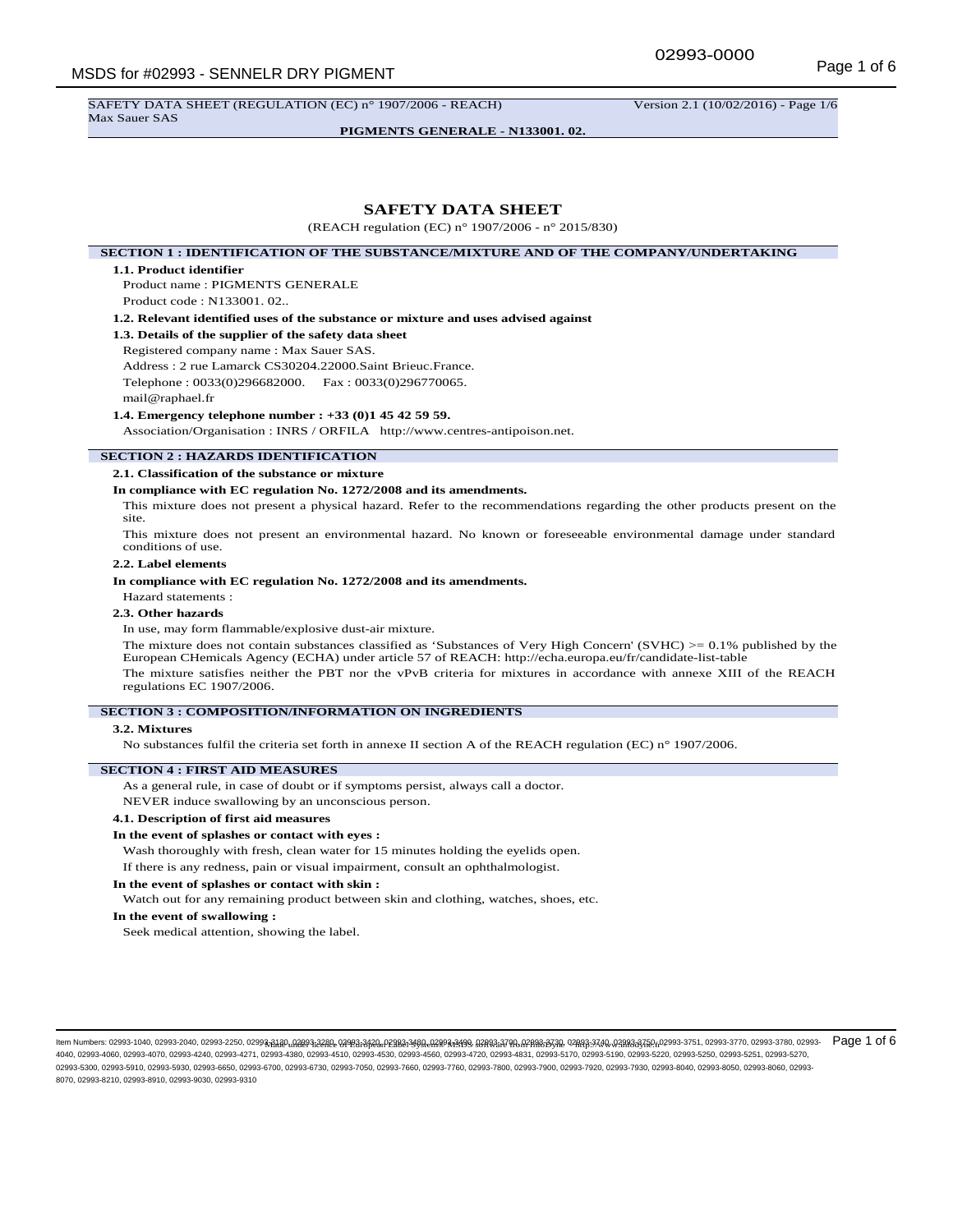#### **PIGMENTS GENERALE - N133001. 02.**

#### **4.2. Most important symptoms and effects, both acute and delayed**

No data available.

#### **4.3. Indication of any immediate medical attention and special treatment needed**

No data available.

# **SECTION 5 : FIREFIGHTING MEASURES**

Non-flammable.

# **5.1. Extinguishing media**

## **5.2. Special hazards arising from the substance or mixture**

A fire will often produce a thick black smoke. Exposure to decomposition products may be hazardous to health.

Do not breathe in smoke.

In the event of a fire, the following may be formed :

- carbon monoxide (CO)
- carbon dioxide (CO2)

#### **5.3. Advice for firefighters**

No data available.

#### **SECTION 6 : ACCIDENTAL RELEASE MEASURES**

### **6.1. Personal precautions, protective equipment and emergency procedures**

Consult the safety measures listed under headings 7 and 8.

#### **For first aid worker**

First aid workers will be equipped with suitable personal protective equipment (See section 8).

## **6.2. Environmental precautions**

Prevent any material from entering drains or waterways.

#### **6.3. Methods and material for containment and cleaning up**

Retrieve the product by mechanical means (sweeping/vacuuming) : do not generate dust.

#### **6.4. Reference to other sections**

No data available.

#### **SECTION 7 : HANDLING AND STORAGE**

Requirements relating to storage premises apply to all facilities where the mixture is handled.

Anyone suffering from respiratory problems or allergies must not handle or be exposed to powdered paints

## **7.1. Precautions for safe handling**

Always wash hands after handling.

Remove and wash contaminated clothing before re-using.

#### **Fire prevention :**

Precautions must be taken to prevent any dust formation at a concentration higher than ignition or explosion concentration or the occupational exposure limits.

Use the mixture in premises free of naked flames or other sources of ignition and ensure that electrical equipment is suitably protected.

Keep packages tightly closed and away from sources of heat, sparks and naked flames.

Prevent access by unauthorised personnel.

## **Recommended equipment and procedures :**

For personal protection, see section 8.

Observe precautions stated on label and also industrial safety regulations.

Packages which have been opened must be reclosed carefully and stored in an upright position.

#### **Prohibited equipment and procedures :**

No smoking, eating or drinking in areas where the mixture is used.

#### **7.2. Conditions for safe storage, including any incompatibilities**

No data available.

ltem Numbers: 02993-1040, 02993-2260, 02993-2250, 02993<sub>10</sub>3180,000 02931,3280,000 0393,342,000,000 0380,000 0380,000 0380,000 0380,000 0380,000 0380,000 0380,000 0393,00,000 0380,000 0380,000 0393-3770,02993-3770,02993-37 4040, 02993-4060, 02993-4070, 02993-4240, 02993-4271, 02993-4380, 02993-4510, 02993-4530, 02993-4560, 02993-4720, 02993-4831, 02993-5170, 02993-5190, 02993-5220, 02993-5250, 02993-5251, 02993-5270, 02993-5300, 02993-5910, 02993-5930, 02993-6650, 02993-6700, 02993-6730, 02993-7050, 02993-7660, 02993-7760, 02993-7800, 02993-7900, 02993-7920, 02993-7930, 02993-8040, 02993-8050, 02993-8060, 02993- 8070, 02993-8210, 02993-8910, 02993-9030, 02993-9310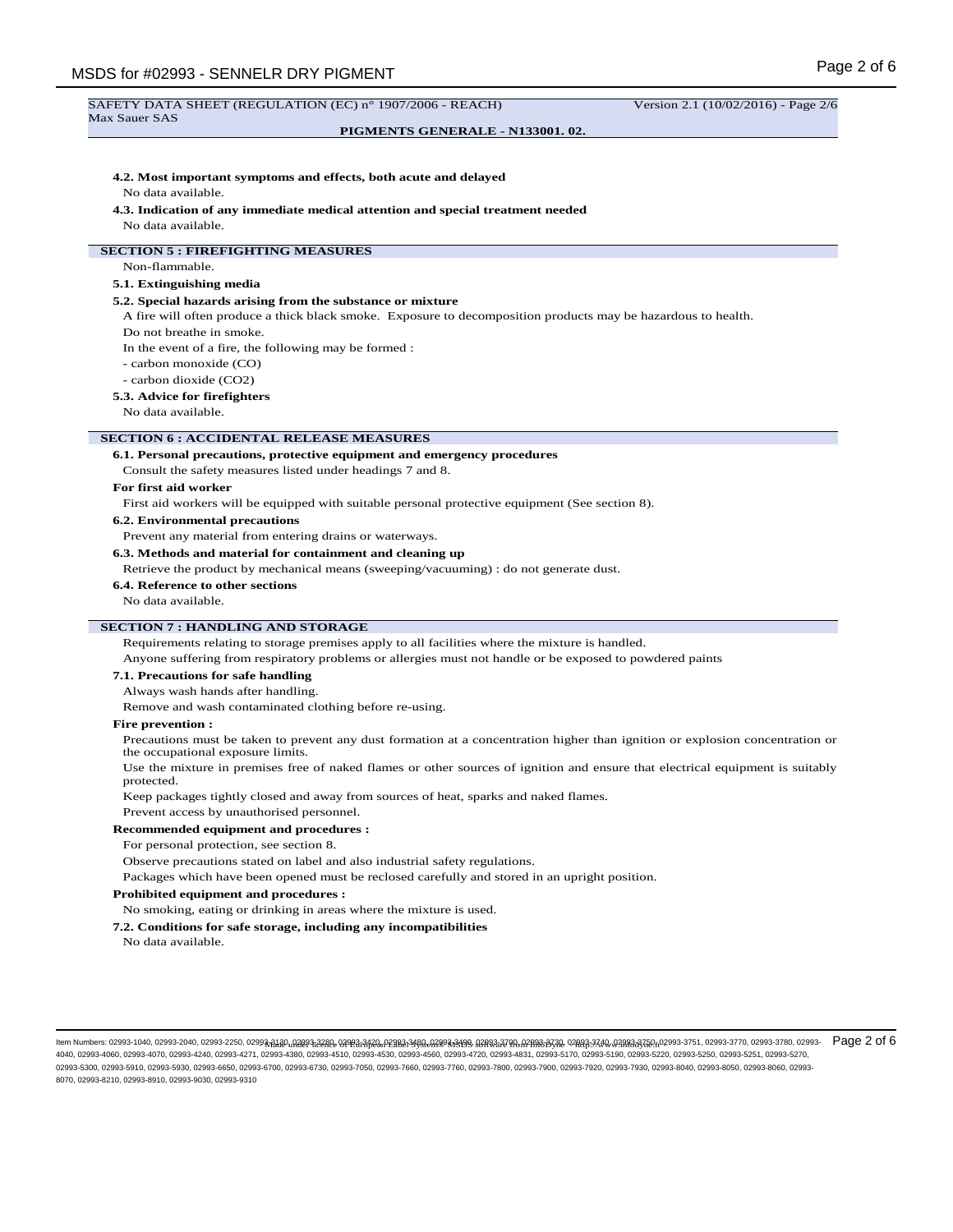## **PIGMENTS GENERALE - N133001. 02.**

### **Storage**

Keep out of reach of children.

Keep well away from all sources of ignition, heat and direct sunlight.

#### **Packaging**

Always keep in packaging made of an identical material to the original.

**7.3. Specific end use(s)**

No data available.

## **SECTION 8 : EXPOSURE CONTROLS/PERSONAL PROTECTION**

**8.1. Control parameters**

No data available.

## **8.2. Exposure controls**

## **Personal protection measures, such as personal protective equipment**

Pictogram(s) indicating the obligation of wearing personal protective equipment (PPE) :



Use personal protective equipment that is clean and has been properly maintained.

Store personal protective equipment in a clean place, away from the work area.

Never eat, drink or smoke during use. Remove and wash contaminated clothing before re-using. Ensure that there is adequate ventilation, especially in confined areas.

## **- Eye / face protection**

Avoid contact with eyes.

Before handling powders or dust emission, wear mask goggles in accordance with standard EN166.

# **- Hand protection**

Wear suitable protective gloves in the event of prolonged or repeated skin contact.

Use suitable protective gloves that are resistant to chemical agents in accordance with standard EN374.

Gloves must be selected according to the application and duration of use at the workstation.

Protective gloves need to be selected according to their suitability for the workstation in question : other chemical products that may be handled, necessary physical protections (cutting, pricking, heat protection), level of dexterity required.

Recommended properties :

- Impervious gloves in accordance with standard EN374

#### **- Body protection**

Work clothing worn by personnel shall be laundered regularly.

After contact with the product, all parts of the body that have been soiled must be washed.

## **- Respiratory protection**

Avoid breathing dust.

Type of FFP mask :

Wear a disposable half-mask dust filter in accordance with standard EN149.

# **SECTION 9 : PHYSICAL AND CHEMICAL PROPERTIES**

| 9.1. Information on basic physical and chemical properties |                 |
|------------------------------------------------------------|-----------------|
| <b>General information:</b>                                |                 |
| Physical state:                                            | Powder or dust. |
| Important health, safety and environmental information     |                 |
| $pH$ :                                                     | Not stated.     |
|                                                            | Neutral.        |
| Boiling point/boiling range:                               | Not specified.  |
| Flash point interval:                                      | Not relevant.   |
| Vapour pressure $(50^{\circ}$ C) :                         | Not relevant.   |
| Density:                                                   | >1              |

ltem Numbers: 02993-1040, 02993-2260, 02993-2250, 02993<sub>10</sub>3180,000 02931,3280,000 0393,342,000,000 0380,000 0380,000 0380,000 0380,000 0380,000 0380,000 0380,000 0393,00,000 0380,000 0380,000 0393-3770,02993-3770,02993-37 4040, 02993-4060, 02993-4070, 02993-4240, 02993-4271, 02993-4380, 02993-4510, 02993-4560, 02993-4720, 02993-4831, 02993-5170, 02993-5190, 02993-5280, 02993-5250, 02993-5250, 02993-5251, 02993-5220, 02993-5250, 02993-5250, 0 02993-5300, 02993-5910, 02993-5930, 02993-6650, 02993-6700, 02993-6730, 02993-7050, 02993-7660, 02993-7760, 02993-7800, 02993-7900, 02993-7920, 02993-7930, 02993-8040, 02993-8050, 02993-8060, 02993- 8070, 02993-8210, 02993-8910, 02993-9030, 02993-9310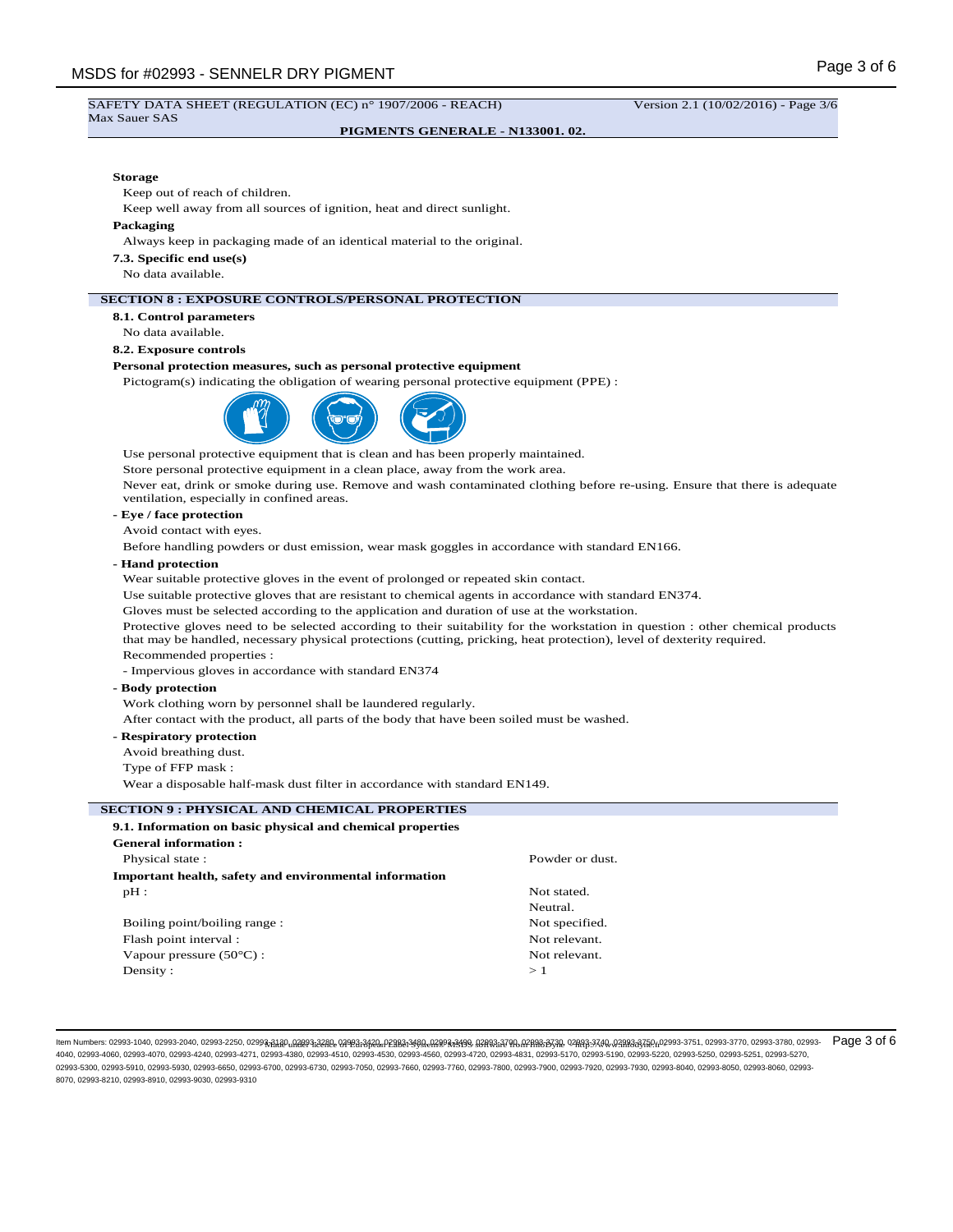# MSDS for #02993 - SENNELR DRY PIGMENT SAFETY DATA SHEET (REGULATION (EC) n° 1907/2006 - REACH) Version 2.1 (10/02/2016) - Page 4/6 Max Sauer SAS **PIGMENTS GENERALE - N133001. 02.** Water solubility : Insoluble. Melting point/melting range : Not specified. Self-ignition temperature : Not specified. Decomposition point/decomposition range : Not specified. **9.2. Other information** No data available. **SECTION 10 : STABILITY AND REACTIVITY 10.1. Reactivity** No data available. **10.2. Chemical stability** This mixture is stable under the recommended handling and storage conditions in section 7. **10.3. Possibility of hazardous reactions** When exposed to high temperatures, the mixture can release hazardous decomposition products, such as carbon monoxide and dioxide, fumes and nitrogen oxide. **10.4. Conditions to avoid** Avoid : - formation of dusts Dusts can form an explosive mixture with air. **10.5. Incompatible materials 10.6. Hazardous decomposition products** The thermal decomposition may release/form : - carbon monoxide (CO) - carbon dioxide (CO2) **SECTION 11 : TOXICOLOGICAL INFORMATION 11.1. Information on toxicological effects** Powdered paints may cause local skin irritation, in folds in the skin or on contact with tight clothing (too tight fitting) **11.1.1. Substances** No toxicological data available for the substances. **11.1.2. Mixture** No toxicological data available for the mixture. **SECTION 12 : ECOLOGICAL INFORMATION 12.1. Toxicity 12.1.2. Mixtures** No aquatic toxicity data available for the mixture. **12.2. Persistence and degradability** No data available. **12.3. Bioaccumulative potential** No data available. **12.4. Mobility in soil** No data available. **12.5. Results of PBT and vPvB assessment** No data available. **12.6. Other adverse effects** No data available.

ltem Numbers: 02993-1040, 02993-2260, 02993-2250, 02993<sub>10</sub>3180,000 02931,3280,000 0393,342,000,000 0380,000 0380,000 0380,000 0380,000 0380,000 0380,000 0380,000 0393,00,000 0380,000 0380,000 0393-3770,02993-3770,02993-37 4040, 02993-4060, 02993-4070, 02993-4240, 02993-4271, 02993-4380, 02993-4510, 02993-4530, 02993-4560, 02993-4720, 02993-4831, 02993-5170, 02993-5190, 02993-5220, 02993-5250, 02993-5251, 02993-5270, 02993-5300, 02993-5910, 02993-5930, 02993-6650, 02993-6700, 02993-6730, 02993-7050, 02993-7660, 02993-7760, 02993-7800, 02993-7900, 02993-7920, 02993-7930, 02993-8040, 02993-8050, 02993-8060, 02993- 8070, 02993-8210, 02993-8910, 02993-9030, 02993-9310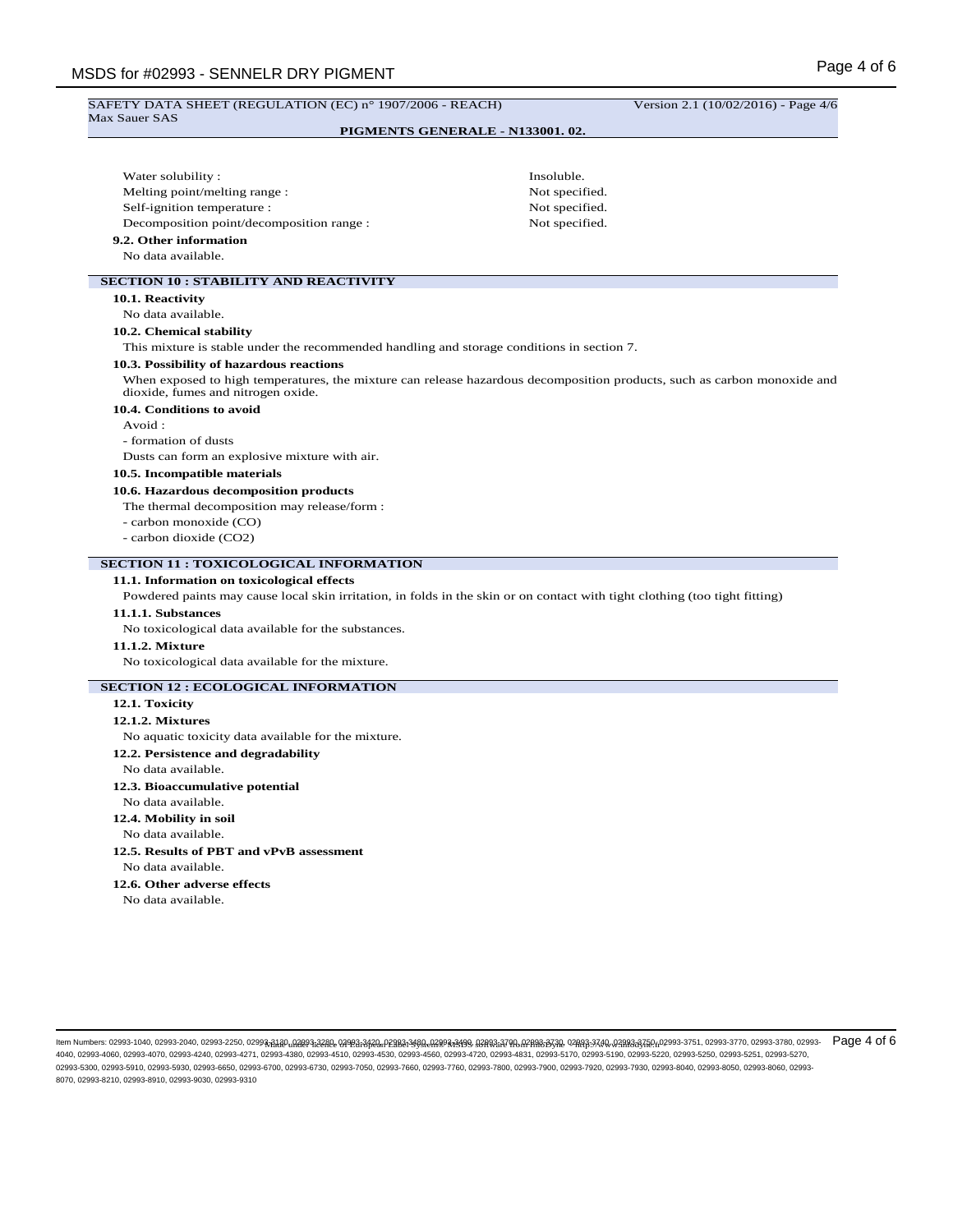Max Sauer SAS

**PIGMENTS GENERALE - N133001. 02.**

**SECTION 13 : DISPOSAL CONSIDERATIONS**

Proper waste management of the mixture and/or its container must be determined in accordance with Directive 2008/98/EC.

### **13.1. Waste treatment methods**

Do not pour into drains or waterways.

**Waste :**

Waste management is carried out without endangering human health, without harming the environment and, in particular without risk to water, air, soil, plants or animals.

Recycle or dispose of waste in compliance with current legislation, preferably via a certified collector or company.

Do not contaminate the ground or water with waste, do not dispose of waste into the environment.

#### **Soiled packaging :**

Empty container completely. Keep label(s) on container.

Give to a certified disposal contractor.

### **SECTION 14 : TRANSPORT INFORMATION**

Exempt from transport classification and labelling.

Transport product in compliance with provisions of the ADR for road, RID for rail, IMDG for sea and ICAO/IATA for air transport (ADR 2015 - IMDG 2014 - ICAO/IATA 2015).

#### **SECTION 15 : REGULATORY INFORMATION**

**15.1. Safety, health and environmental regulations/legislation specific for the substance or mixture**

#### **- Classification and labelling information included in section 2:**

- The following regulations have been used:
- EU Regulation No. 1272/2008 amended by EU Regulation No. 487/2013.
- EU Regulation No. 1272/2008 amended by EU Regulation No. 758/2013.
- EU Regulation No. 1272/2008 amended by EU Regulation No. 944/2013.
- EU Regulation No. 1272/2008 amended by EU Regulation No. 605/2014.
- EU Regulation No. 1272/2008 amended by EU Regulation No. 1297/2014.

# **- Container information:**

No data available.

- **Particular provisions :**
- No data available.

## **- Standardised American system for the identification of hazards presented by the product in view of emergency procedures (NFPA 704) :**

NFPA 704, Labelling: Health=0 Inflammability=1 Instability/Reactivity=1 Specific Risk=none



**15.2. Chemical safety assessment**

No data available.

<sup>-</sup> Made under licence of European Label System® MSDS software from InfoDyne - http://www.infodyne.fr - Item Numbers: 02993-1040, 02993-2040, 02993-2250, 02993-3130, 02993-3280, 02993-3420, 02993-3480, 02993-3490, 02993-3700, 02993-3730, 02993-3740, 02993-3750, 02993-3751, 02993-3770, 02993-3780, 02993- Page 5 of 64040, 02993-4060, 02993-4070, 02993-4240, 02993-4271, 02993-4380, 02993-4510, 02993-4530, 02993-4560, 02993-4720, 02993-4831, 02993-5170, 02993-5190, 02993-5220, 02993-5250, 02993-5251, 02993-5270, 02993-5300, 02993-5910, 02993-5930, 02993-6650, 02993-6700, 02993-6730, 02993-7050, 02993-7660, 02993-7760, 02993-7800, 02993-7900, 02993-7920, 02993-7930, 02993-8040, 02993-8050, 02993-8060, 02993- 8070, 02993-8210, 02993-8910, 02993-9030, 02993-9310